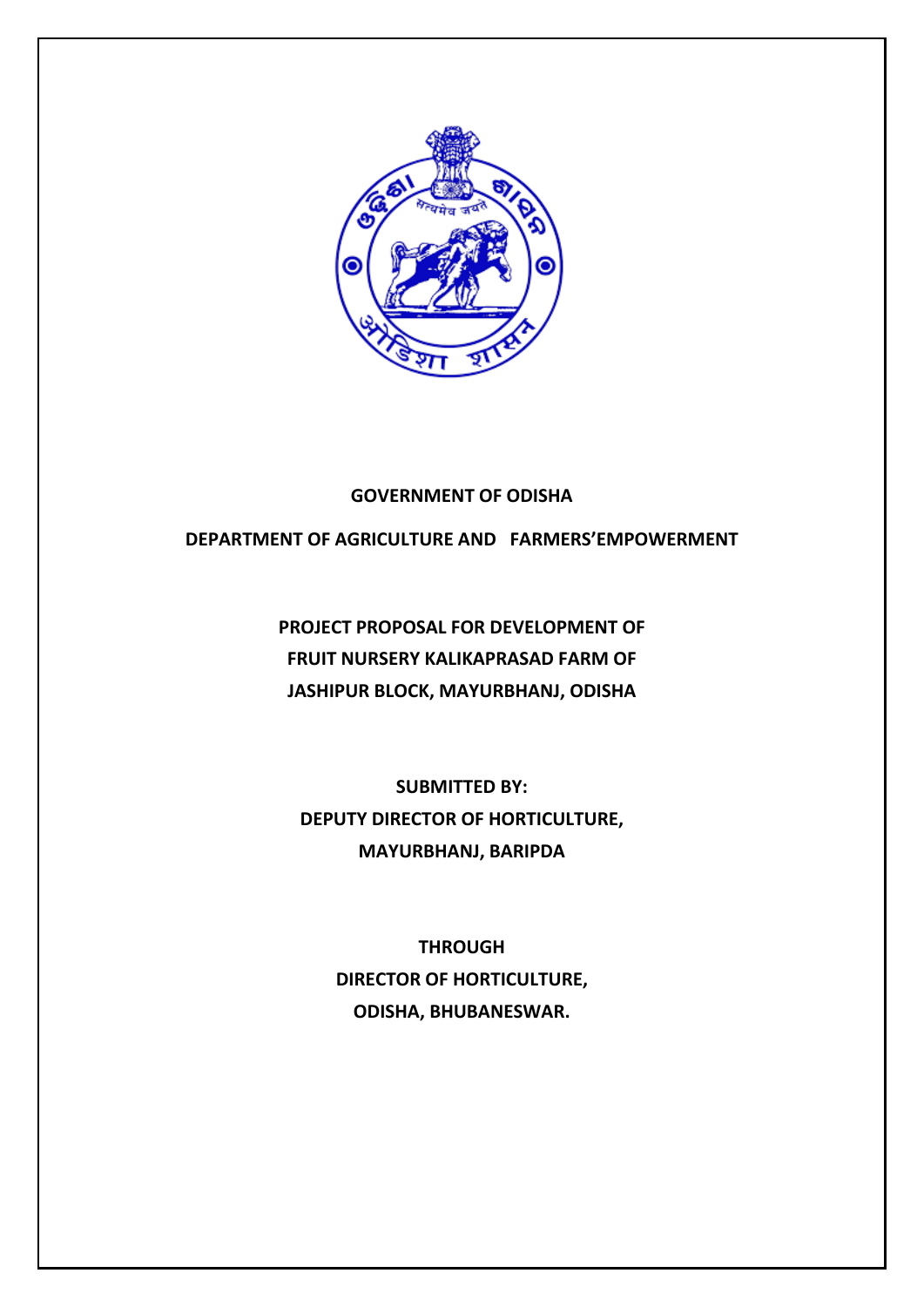## **PROJECT SUMMARY**

| <b>Name of the Projcet</b> | Development of Kalikaprasad Farm,<br>:- |                                              |                                                        |  |  |  |
|----------------------------|-----------------------------------------|----------------------------------------------|--------------------------------------------------------|--|--|--|
|                            |                                         | Block-Jashipur, Dist.-Mayurbhanj.            |                                                        |  |  |  |
| <b>Name and Address</b>    |                                         |                                              |                                                        |  |  |  |
| of the executants          |                                         |                                              | :- Asst. Director of Horticulture, Panchpir, Karanjia. |  |  |  |
| <b>Proposed Work</b>       | :-                                      | 1. Construction of masonry Boundary wall.    |                                                        |  |  |  |
|                            |                                         | 2. Construction of Godown.                   |                                                        |  |  |  |
|                            |                                         | <b>3.</b> Development of internal road.      |                                                        |  |  |  |
|                            |                                         | 4. Repairing of existing staff quarters.     |                                                        |  |  |  |
|                            |                                         |                                              | 5. Electrification to the Farm & Installation of       |  |  |  |
|                            |                                         | Inverter back up                             | 25 KVA. Transformer/ 10KVA solar power with            |  |  |  |
|                            |                                         |                                              | <b>6.</b> Construction of poly house tubular (1000sqm) |  |  |  |
|                            |                                         | 7. Construction of graft hardening structure |                                                        |  |  |  |
|                            |                                         | (Tubular Flat type) (1000sqm)                |                                                        |  |  |  |
|                            |                                         | 8. Bore well with Solar Energistation.       |                                                        |  |  |  |
|                            |                                         |                                              |                                                        |  |  |  |
| <b>Proposed Site</b>       |                                         | Kalikaprasad Fruit Farm.<br>$\mathbf{L}$     |                                                        |  |  |  |
|                            |                                         | Village-Kalikaprasad                         |                                                        |  |  |  |
|                            |                                         | G.P.- Dhalabani.                             |                                                        |  |  |  |
|                            |                                         | Block-Jashipur.                              |                                                        |  |  |  |
| Source of fund             | $\ddot{\phantom{1}}$                    | Rastriya Krishi Vikkash Yojana.              |                                                        |  |  |  |
| <b>Year of Execution</b>   | $\mathbf{L}$                            | 2017-18 to 2019-20                           |                                                        |  |  |  |
|                            |                                         | Year                                         | <b>Amount in Lakh</b>                                  |  |  |  |
|                            |                                         | 2017-18                                      | 50.00                                                  |  |  |  |
|                            |                                         | 2018-19                                      | 200.00                                                 |  |  |  |
|                            |                                         | 2019-20                                      | 155.50                                                 |  |  |  |
|                            |                                         | <b>Total</b>                                 | 405.50                                                 |  |  |  |
|                            |                                         |                                              |                                                        |  |  |  |

**Total Project Cost :‐ 405.50 Lakhs**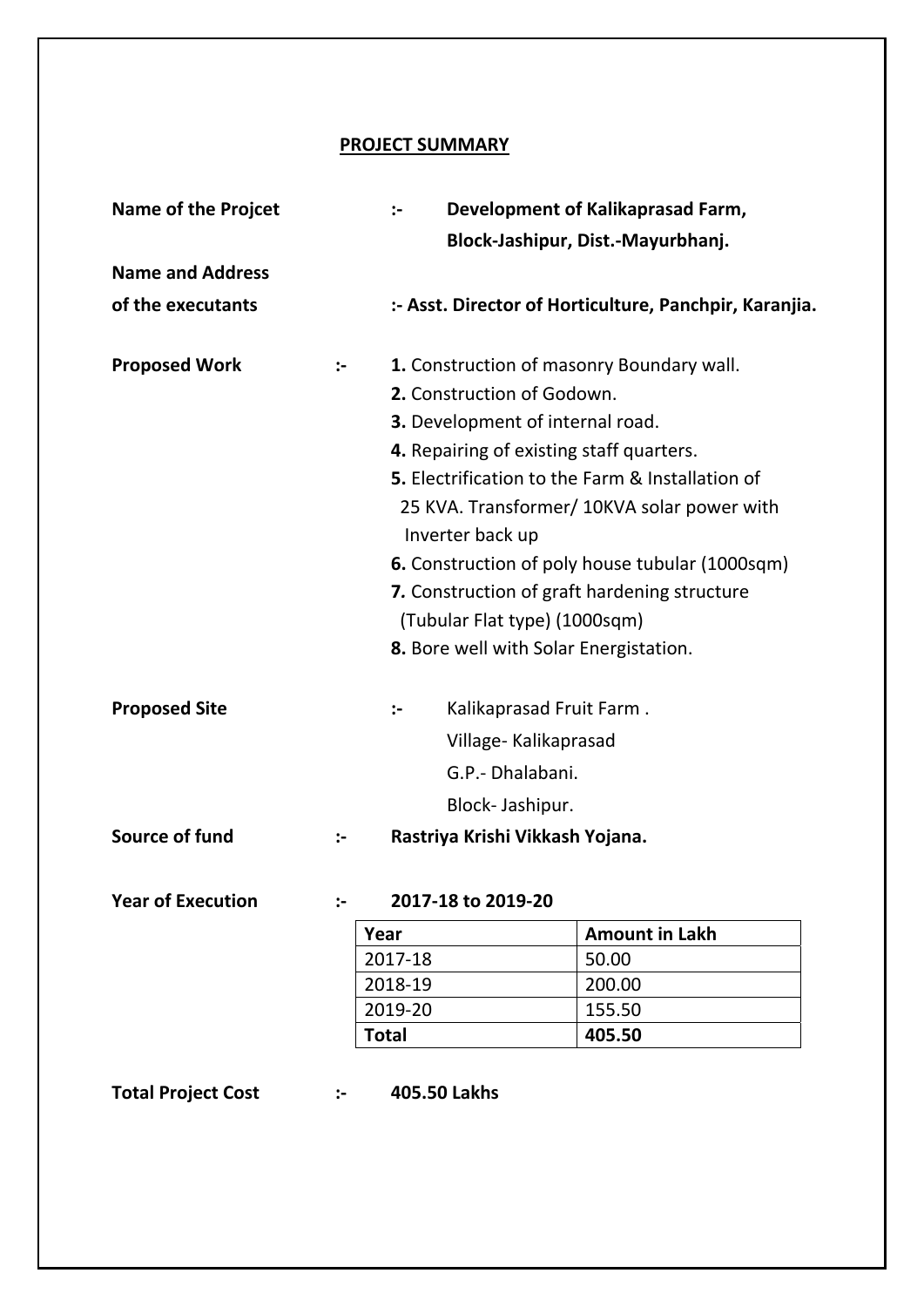## **1. Background / Context:‐**

**H**orticulture is now considered a key area for diversification within the Indian Agricultural sector owing to its gaining commercial importance. The present scenario of depleting water and energy resources is generating interest in horticulture considering the possibility of converting arid lands into horticulture fields.

Horticulture forms an integral and important component in the economy of a nation, Horticultural crops constitute a significant segment of the total agricultural production of a country, The importance of horticulture can be substantiated by its benefits like high returns per unit area, best utilization of waste land, provision of raw material for industries, whole engagement by a grower/ labour, better use of undulating lands and stabilization of woman's empowering by providing employment. Flower harvesting, nursery maintenance seed production and tissue culture, propagation of fruits and flowers are highly remunerative employment option for women in rural areas.

The National goal for achieving 4% growth in Agriculture can be achieved through the major contribution in growth from horticulture. Quality planting material (QPM) is the key input for successful Crop‐production both in terms of quality & quantity. To translate that challenge into achievement, huge quantity of QPM is on high demands of requirement. To meet such high-demands; production of QPM in an assured & reliable mode need to be planned in the arena of Public‐sector in particular. On development of the existing infrastructure of Kalikaprasad Farm, Jashipur the produce in shape of Crop‐production & QPM production could be augmented profitably & objectively.

The Kalika Prasad Progeny Orchard was established during the year 1971‐72. It has a geographical area of 24.58Ha. It is situated near the foot hills of Similipal biosphere reserve in the village Kalikaprasad, GP‐Dhalabani, Block‐Jashipur of Mayurbhanj District. There is an all weather road from Jashipur to the farm. The soil type of the orchard is sandy loam. The Plantation area of the farm is 18.08Ha. The main crop in the Orchard is Mango & Litchi.

## **A. Basic Information**

- (a) Total Area ‐ 24.58 Ha.
- (b) Plantation Area‐ 18.08 Ha.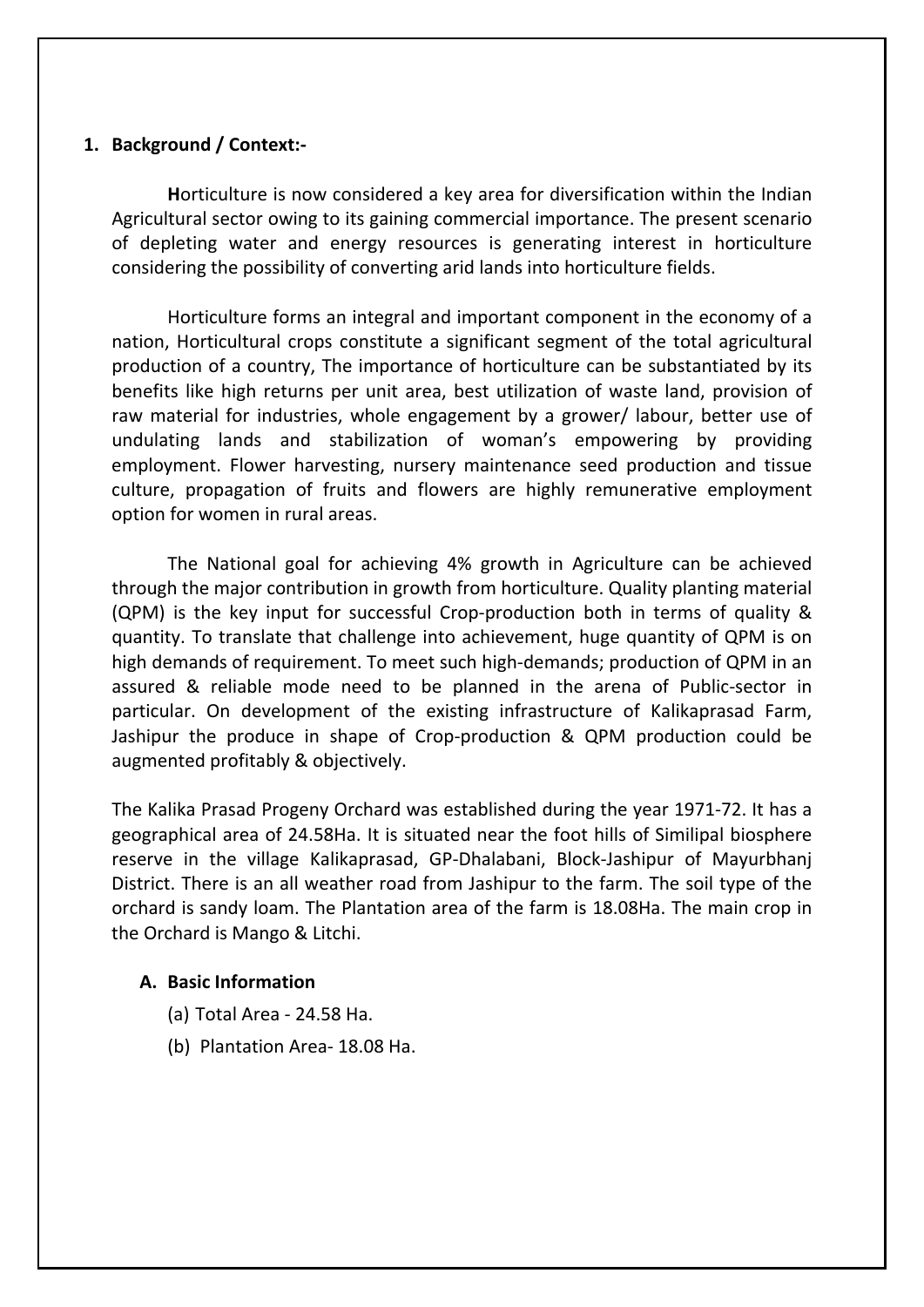# **B. Available infrastructures in the farm is as follows.**

- **I. Building and other Infrastructure**
- Office Cum godown‐700Sqft‐1No (Damaged)
- Staff Quarters‐ 840sqft each‐3Nos(Damaged)
- Existing moorum road‐1000Rmt.
- Barbed wire fencing (damaged)‐1700Rmt.

Besides these is a Nursery area of 1.50Ac in which the QPM production is being taken up. The supporting infrastructures for the nursery and Orchards available are;

- Borewell‐1No.
- Generator set‐1No.(Broken condition)
- Pipe line for river lift‐50Mts.
- Shade Net house (MS Angle)‐1No (60sqm) (Damaged)
- Poly house (GI Pipe) 1No(100Sqm) (Damaged)
- Power Tiller‐1No.(Break down Condition)

# **II. Mother Plants available:**

| <b>Mother Plants available:</b> |             |            |                |                |      |         |  |  |  |
|---------------------------------|-------------|------------|----------------|----------------|------|---------|--|--|--|
|                                 | Name of the |            |                | Area(in        |      |         |  |  |  |
| SL.No                           | Crop        | Variety    | Age            | Ha)            | Nos. | Remarks |  |  |  |
| 1                               | Mango       | Neelam     | 45             | 0.95           | 95   |         |  |  |  |
| $\overline{2}$                  |             | Neelam     | 11             | 0.5            | 200  |         |  |  |  |
| 3                               |             | Neelam     | 7              | 0.27           | 109  |         |  |  |  |
| 4                               |             | Heamsagar  | 45             | $\overline{2}$ | 200  |         |  |  |  |
| 5                               |             | Heamsagar  | 11             | 0.26           | 108  |         |  |  |  |
| 6                               |             | Heamsagar  | $\overline{7}$ | 0.25           | 200  |         |  |  |  |
| 7                               |             | Godabari   | 45             | 1.05           | 105  |         |  |  |  |
| 8                               |             | Godabari   | 7              | 0.2            | 87   |         |  |  |  |
| 9                               |             | Baiganpali | 45             | 1.45           | 145  |         |  |  |  |
| 10                              |             | Baiganpali | 11             | 0.12           | 45   |         |  |  |  |
| 11                              |             | Baiganpali | $\overline{7}$ | 0.18           | 55   |         |  |  |  |
| 12                              |             | Sadaprasad | 45             | 0.55           | 55   |         |  |  |  |
| 13                              |             | Sadaprasad | 11             | 0.25           | 100  |         |  |  |  |
| 14                              |             | Sadaprasad | $\overline{7}$ | 0.25           | 99   |         |  |  |  |
| 15                              |             | Sundari    | 45             | 0.5            | 50   |         |  |  |  |
| 16                              |             | Sundari    | 11             | 0.15           | 59   |         |  |  |  |
| 17                              |             | Sundari    | $\overline{7}$ | 0.18           | 55   |         |  |  |  |
| 18                              |             | Latsundari | 45             | 0.48           | 48   |         |  |  |  |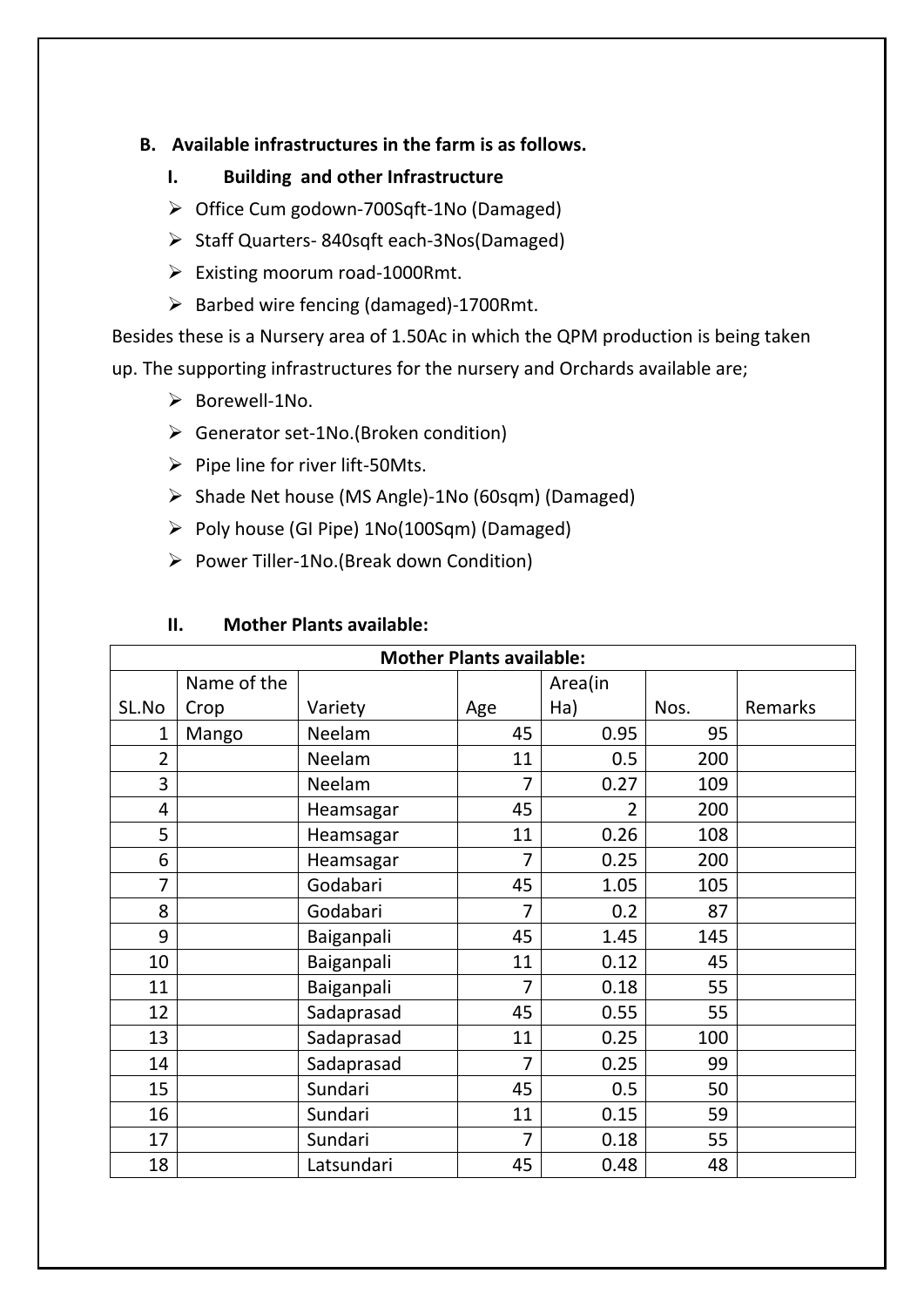| 19 |        | Latsundari     | 11           | 0.18   | 70   |  |
|----|--------|----------------|--------------|--------|------|--|
| 20 |        | Latsundari     | 7            | 0.17   | 65   |  |
| 21 |        | Langra         | 45           | 1.37   | 137  |  |
| 22 |        | Langra         | 11           | 0.24   | 93   |  |
| 23 |        | Langra         | 7            | 0.075  | 30   |  |
| 24 |        | Amrapali       | 11           | 0.063  | 25   |  |
| 25 |        | Amrapali       | 7            | 0.067  | 25   |  |
| 26 | Litchi | Muzafurpur     | 45           | 0.38   | 38   |  |
| 27 | Guava  | seed less      | 45           | 0.29   | 29   |  |
| 28 |        | <b>Banaras</b> | 45           | 3.99   | 399  |  |
| 29 |        | L 49           | 45           | 0.72   | 72   |  |
|    |        |                | <b>Total</b> | 17.135 | 2798 |  |

# **PROPOSED REVENUE GENERATION FROM QPM PRODUTION(Mango)**

| <b>Year wise QPM production</b> |  |       |           | Year wise expenditure on QPM production |  |  |         |           |           |
|---------------------------------|--|-------|-----------|-----------------------------------------|--|--|---------|-----------|-----------|
|                                 |  | 19-20 | $20 - 21$ | 21-22                                   |  |  | $19-20$ | $20 - 21$ | $21 - 22$ |
|                                 |  | 50000 | 60000     | 80000                                   |  |  | 900000  | 1080000   | 1440000   |

| Year wise total sales proceeds on sale of QPM |  |           | <b>Net income from QPM Production</b> |           |  |  |           |           |           |
|-----------------------------------------------|--|-----------|---------------------------------------|-----------|--|--|-----------|-----------|-----------|
|                                               |  | $19 - 20$ | 20 21                                 | $21 - 22$ |  |  | $19 - 20$ | $20 - 21$ | $21 - 22$ |
|                                               |  | 1200000   | 1440000                               | 1920000   |  |  | 300000    | 360000    | 480000    |

N.B.‐ The expenditure to be incurred per graft has been calculated @ Rs.18/‐

The sales proceeds have been calculated @ Rs.24.00/‐ per graft.

# **2. Problems to be addressed**

As the orchard is situated Kalikaprasad, GP‐Dhalabani, Block‐Jashipur of Mayurbhanj District. Entry of wild animals like elephant, bear, cattle damaging mother plants and QPM is very common to the farm. Sometimes domestic animals like cows, goats and calves enter inside the farm from the nearby villages. Besides, during summer local people set fire in the Jungle which engulfs the orchard causing lots of damage to the farm properties.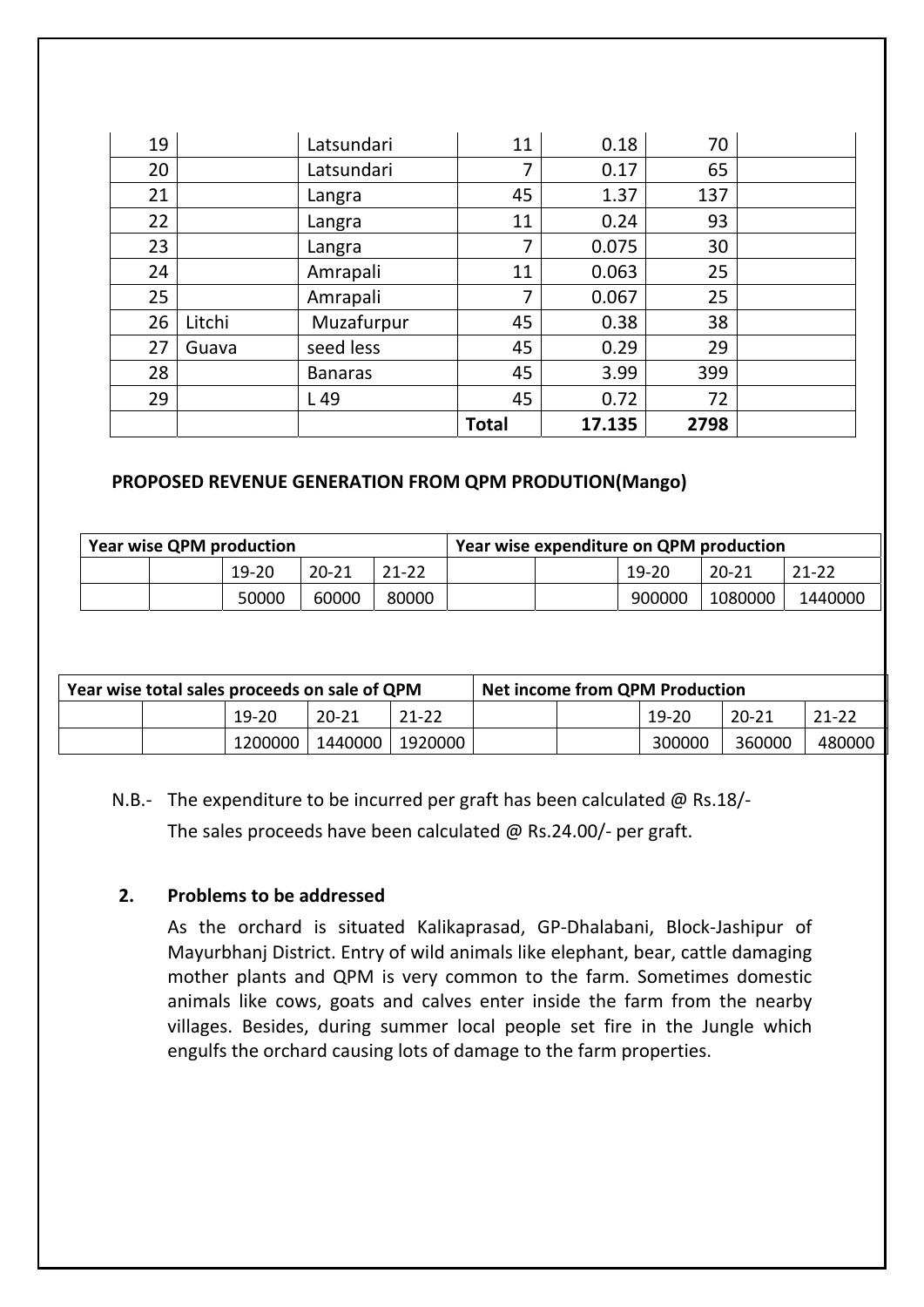# **3. Aim and Objective**

The proposal for Development of Kalikaprasad farm, Jashipur, Mayurbhanj is with following objective.

- i. To develop the farm as a center of model Horticultural activities in the district.
- ii. To disseminate advanced technologies up to the door step of farmers of the district.
- iii. To create new avenues for QPM production of different fruit plants, hybrid vegetables and flower seedlings as per requirement of public.
- iv. To enhance the capacity building and skill development of the farmers and entrepreneurs.
- v. To make the farm profitable through farm‐produce and production of QPM.
- vi. To create a congenial‐atmosphere for discharge of diligent‐duty.
- vii. To protect the farm and mother plants by construction of compound wall.
- viii. To increase the farm revenue receipts.
- ix. To provide employment to the rural labourers and to discourage migration.

# **4. Strategy**

The following works will be done for improvement of the farm.

| SI.          | <b>Items</b>                                               | Unit       | Qnty.      |
|--------------|------------------------------------------------------------|------------|------------|
| No.          |                                                            |            |            |
| $\mathbf{1}$ | Construction of Boundary wall                              | Rmt        | 4000       |
| 3            | <b>Electrification to the Farm-</b>                        | Nos.       | 1          |
|              | Electrification to the farm 3 phase with 25KVA             |            |            |
|              | transformer & single phase electric line with poles./Solar |            |            |
|              | power unit of 10KVA capacity with inverter battery back    |            |            |
|              | up                                                         |            |            |
| 4            | Repair of existing poly house of 100 sqm.                  | Sqm        | 100        |
| 5            | Repair of existing shadenet house of 100 sqm.              | Sqm        | 100        |
| 6            | Provision of Power Trailer with trailor & rotavator        | <b>Nos</b> | 1          |
| 7            | Provision of power sprayer & other small implements        | <b>Nos</b> | 2          |
| 8            | Construction of one new godown                             | <b>Nos</b> | 1(1500sft) |
| 9            | Development of internal road 500rmt with drain (C.C.       | Rmt        | 500        |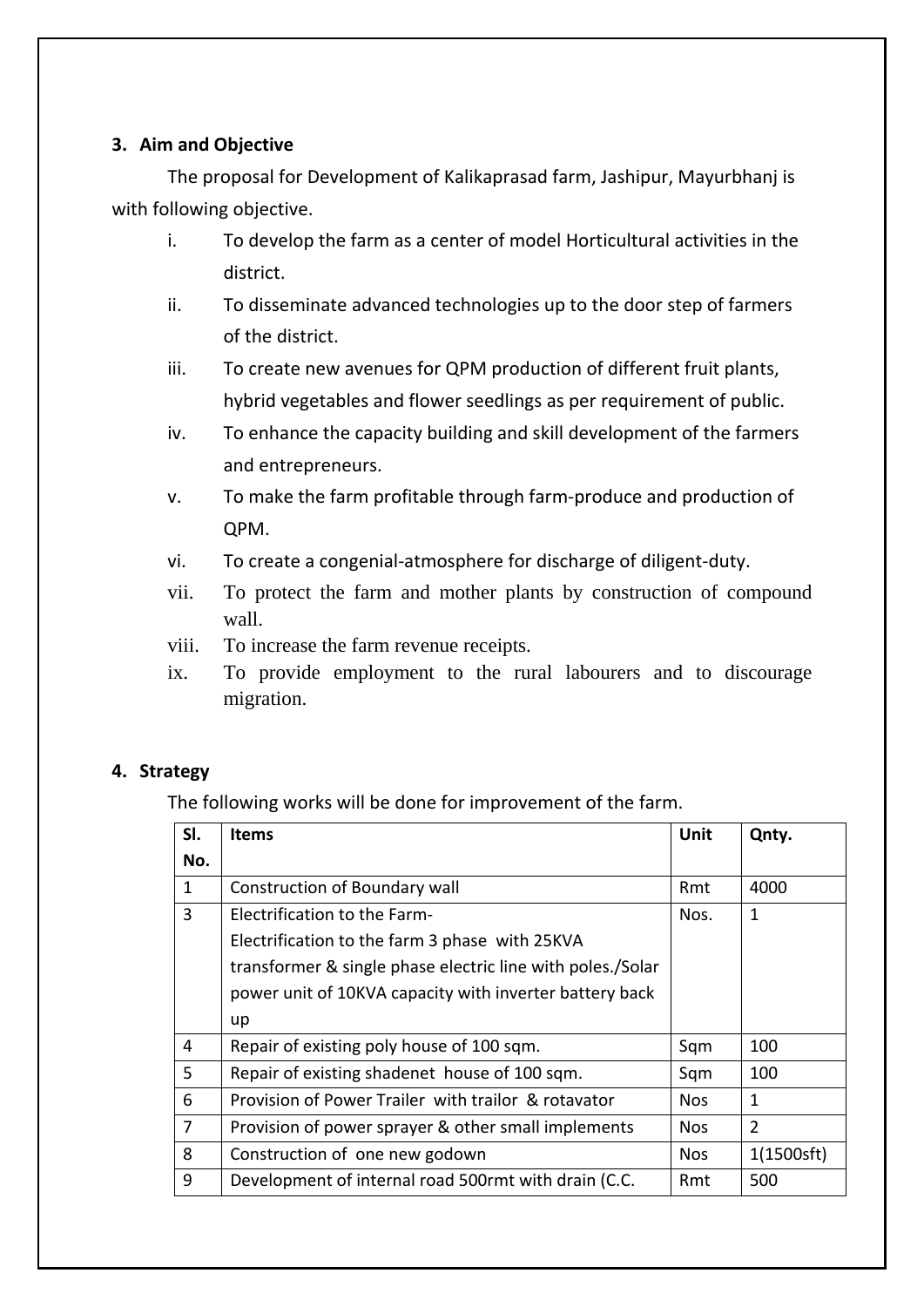|    | road)                                               |            |      |
|----|-----------------------------------------------------|------------|------|
| 10 | Development of internal road 1500 morum road.       | Rmt        | 1500 |
| 11 | Masonry Boundary wall around the Nursery & mother   | Rmt        | 2200 |
|    | block (Part-2)                                      |            |      |
| 12 | Bore well with solar energisation                   | <b>Nos</b> | 1    |
| 13 | One over head tank with 500 rmt pipe line           | Rmt        | 500  |
| 14 | One new poly house (Tubular) of 1000 sqmt           | Sqm        | 1000 |
| 15 | Graft Hardening structure(Tubular Flat) 1000sqm     | Sqm        | 1000 |
| 16 | Bed preparation for grafting variety wise including | Sqm        | 1000 |
|    | polythene laying, tagging, board fixing etc.        |            |      |
| 17 | Rejuvenation old orchard 200nos.                    | <b>Nos</b> | 200  |

## **5. Target Beneficiaries**

- $\triangleright$  As envisaged the targeted beneficiaries are farmers, young entrepreneurs, KVK scientists as well as the students of educational institutions.
- $\triangleright$  The quality planting materials so produced will cater the need of the local farmers.

# **6. Management :**

The Farm is under the control of Asst. Director of Horticulture, Panchpir, Karanjia and is maintained by efficient skilled manpower. The revenue generated by selling the quality planting materials (QPM) is utilized for making the farm sustainable. The farm after development can be managed with existing manpower.

Staff Position:‐ Horticulture Extension Worker 1No. Gardener 1 No.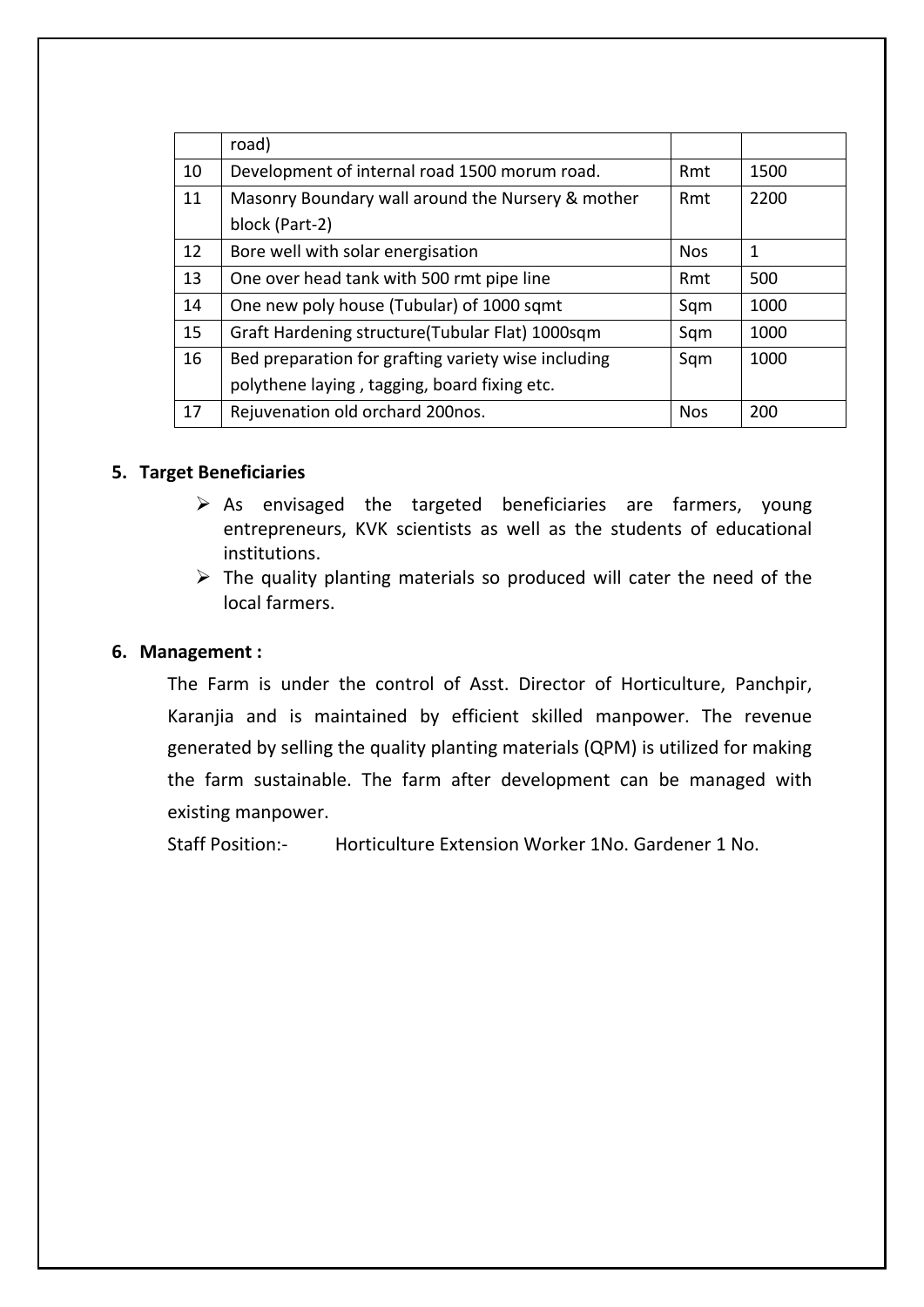| SI.<br>No.                                                         | Items                                                                                                                                                                                                            | Unit       | Qnty.          | Rate(Rs) | <b>Total cost</b><br>in Lakhs. | <b>Norms</b><br>Adopted   |  |
|--------------------------------------------------------------------|------------------------------------------------------------------------------------------------------------------------------------------------------------------------------------------------------------------|------------|----------------|----------|--------------------------------|---------------------------|--|
| 1                                                                  | Construction of Boundary wall                                                                                                                                                                                    | Rmt        | 4000           | 5000     | 200.00                         | <b>PWD</b>                |  |
| $\overline{2}$                                                     | Electrification to the Farm-<br>Electrification to the farm 3 phase<br>with 25KVA transformer & single<br>phase electric line with poles./Solar<br>power unit of 10KVA capacity with<br>inverter battery back up | Nos.       | $\mathbf{1}$   | 1500000  | 15.00                          | Electricity<br>Department |  |
| $\overline{3}$                                                     | Repair of existing poly house of 100<br>sqm.                                                                                                                                                                     | Sqm        | 100            | 500      | 0.50                           | <b>MIDH</b>               |  |
| $\overline{4}$                                                     | Repair of existing shadenet house<br>of 100 sqm.                                                                                                                                                                 | Sqm        | 100            | 400      | 0.40                           | <b>MIDH</b>               |  |
| 5                                                                  | Provision of Power Trailer with<br>trailor & rotavator                                                                                                                                                           | <b>Nos</b> | $\overline{1}$ | 500000   | $5.00 -$                       | Agriculture               |  |
| 6                                                                  | Provision of power sprayer & other<br>small implements                                                                                                                                                           | <b>Nos</b> | $\overline{2}$ | 40000    | 0.40                           | Agriculture               |  |
| $\overline{7}$                                                     | Construction of one new godown                                                                                                                                                                                   | <b>Nos</b> | 1(1500sft)     | 1200/sft | 18.00                          | <b>PWD</b>                |  |
| 8                                                                  | Development of internal road<br>500rmt with drain (C.C. road)                                                                                                                                                    | Rmt        | 500            | 2000/rmt | 10.00                          | <b>PWD</b>                |  |
| $\overline{9}$                                                     | Development of internal road 1500<br>morum road.                                                                                                                                                                 | Rmt ·      | 1500           | 1000/rmt | 15.00                          | <b>PWD</b>                |  |
| 10                                                                 | Masonry Boundary wall around the<br>Nursery & mother block (Part-2)                                                                                                                                              | Rmt        | 2200           | 5000     | 110.00                         | PWD                       |  |
| 11                                                                 | Bore well with solar energisation                                                                                                                                                                                | <b>Nos</b> | $\mathbf{1}$   | 500000   | 5.00                           | Agriculture               |  |
| 12                                                                 | One over head tank with 500 rmt<br>pipe line                                                                                                                                                                     | Rmt        | 500            | 400000   | 4.00                           | <b>PWD</b>                |  |
| 13                                                                 | One new poly house (Tubular) of<br>1000 sqmt                                                                                                                                                                     | Sqm        | 1000           | 1060     | 10.60                          | <b>MIDH</b>               |  |
| 14                                                                 | Graft Hardening structure(Tubular<br>Flat) 1000sgm                                                                                                                                                               | Sqm        | 1000           | 700      | 7.00                           | <b>MIDH</b>               |  |
| 15                                                                 | Bed preparation for grafting variety<br>wise including polythene laying,<br>tagging, board fixing etc.                                                                                                           | Sqm        | 1000           | 200      | 2.00                           | PWD / DHO                 |  |
| 16                                                                 | Rejuvenation old orchard 200nos.                                                                                                                                                                                 | <b>Nos</b> | 200            | 300      | 0.60                           | <b>MIDH</b>               |  |
| 17.                                                                | Misc. & Unforeseen Items                                                                                                                                                                                         |            |                |          | 2.00                           |                           |  |
|                                                                    | G.Total                                                                                                                                                                                                          |            |                |          | 405.5                          |                           |  |
|                                                                    | 8. Time Line :                                                                                                                                                                                                   |            |                |          |                                |                           |  |
|                                                                    | Year                                                                                                                                                                                                             | Amount     |                |          |                                |                           |  |
|                                                                    | 2017-18                                                                                                                                                                                                          | 50         |                |          |                                |                           |  |
|                                                                    | 2018-19                                                                                                                                                                                                          | 200        |                |          |                                |                           |  |
|                                                                    | 2019-20                                                                                                                                                                                                          | 155.5      |                |          |                                |                           |  |
|                                                                    | Total                                                                                                                                                                                                            | 405.5      |                |          |                                |                           |  |
| PTS19112<br>ADH Koradia<br>Director of<br>Horticulture, Mayurbhanj |                                                                                                                                                                                                                  |            |                |          |                                |                           |  |

J.

s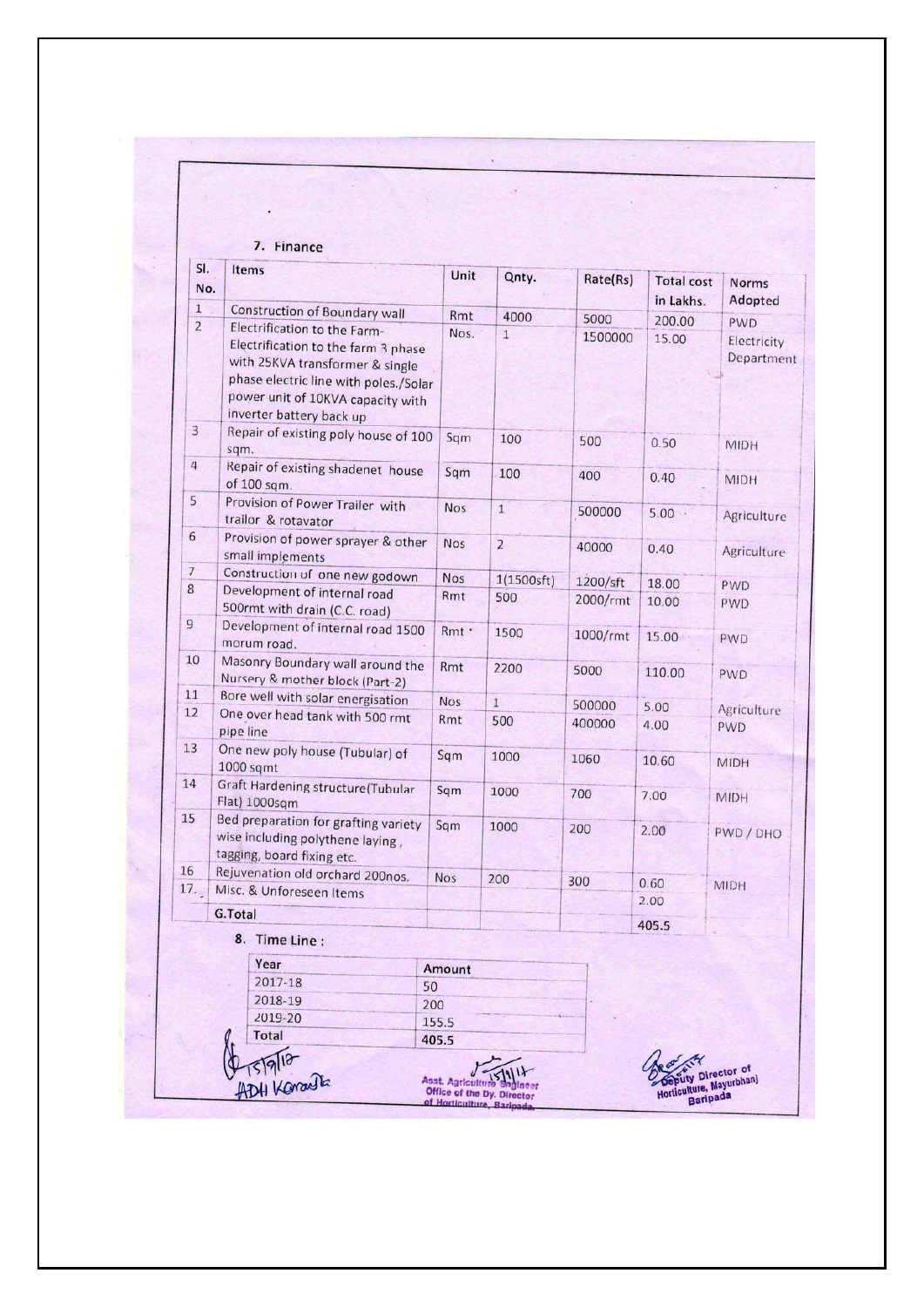## **9. Cost Benefit Analysis:**

Infrastructure development will help in increasing the QPM production capacity of the farm. The farm can be protected from damage / loss due to forest fire, stray cattle & wild animal menace. Increase in farm income out of QPM production as well as production of fruits. There will be significant improvement in Horticulture Sector in the area as well as increase in employment generation form the nearby villages.

Different quality planting materials produced will be sold to the farmers as per approved cost norm. Year wise tentative graft production and sale proceeds will be as follows;

| Sl.No | Name of the<br><b>OPM</b><br>produced | Qnty.<br>produced<br>during $2016$ -<br>17 | <b>Expenditure</b><br>(in Lakh) | <b>Sell Proceed</b> | <b>Net Profit</b> |
|-------|---------------------------------------|--------------------------------------------|---------------------------------|---------------------|-------------------|
|       | <b>Mango</b>                          | 40000                                      | 5.2                             | Not sold            |                   |
|       | Litchi                                | 3000                                       | 0.03                            |                     |                   |
| 3     | Guava                                 | 3000                                       | 0.15                            |                     |                   |
|       |                                       |                                            |                                 |                     |                   |

**A. Existing production of QPM, Expenditure, Sale proceed and net profit.** 

B. **Income from Auction of Fruits in the Farm 2016-17** :

| Year    | Amount      |
|---------|-------------|
| 2014-15 | 1.2 lakhs   |
| 2015-16 | $0.5$ lakhs |
| 2016-17 | 2.0 lakhs   |

- **C. Other Income please specify :**
- D. **Proposed production of QPM, Expenditure, Sale proceed and net profit after execution of the project.**

| Year    | Nos. of graft<br>to be produce | Expenditure @ Rs.<br>18/graft (in Lakh<br>$\mathbf{R}s$ | Sell proceed @<br>Rs. 24/graft (in<br>Lakh Rs) | <b>Net Profit</b><br>(in Lakh Rs) |
|---------|--------------------------------|---------------------------------------------------------|------------------------------------------------|-----------------------------------|
| 2019-20 | 50000                          | 9.0                                                     | 12.0                                           | 3.0                               |
| 2020-21 | 60000                          | 10.8                                                    | 14.4                                           | 3.6                               |
| 2021-22 | 80000                          | 14.4                                                    | 19.2                                           | 4.8                               |

## 10.**Risk Analysis**

a. Unavailability of skilled and unskilled laborers may affect during implementation. This can be overcome by providing minimum amenities and incentives to them. Local JE / AE of the block would be requested to guide for the civil works. NABARD / OREDA would be contacted for installation of solar pump.